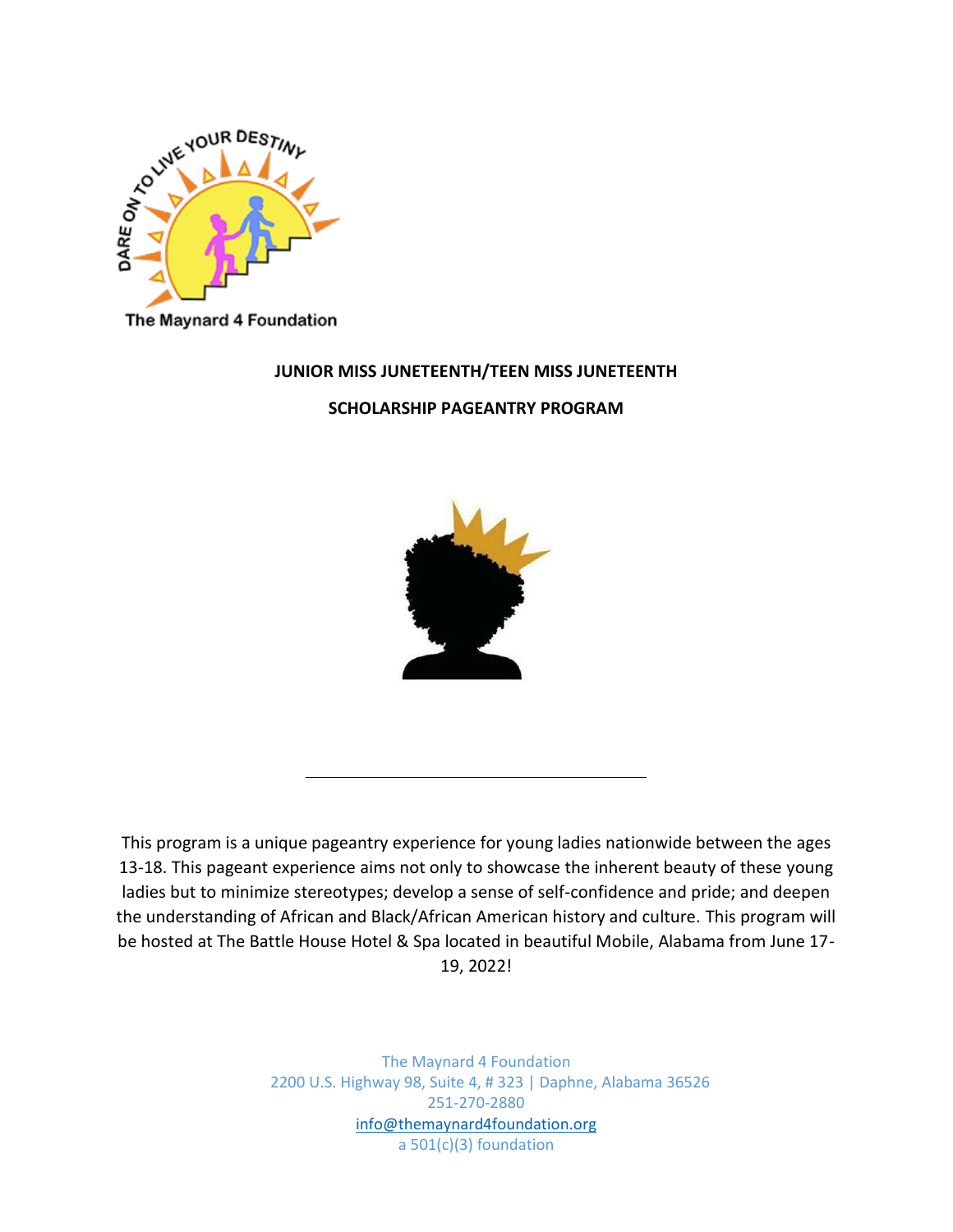## **ORDER OF EVENTS**

Participants will engage in a weekend of activities to include the following:

### **Friday, June 17, 2022:**

This is the day of arrival! Participants will have an opportunity to participate in a "Sister Circle," where they will discuss a myriad of topics designed to promote self-esteem and confidence as emerging young leaders in their respective communities. This will be an opportunity to fellowship, network and engage with local community leaders. Participants will also discuss educational goals and create a vision board.

### **Saturday, June 18, 2022:**

Participants will have time to get ready for an evening of elegance to showcase an exhibition of beauty and intellect. Participants are expected to participate in a practice session that morning. The pageant competition for both age categories will take place the second half of the day in the ballroom of the Battle House. Two young ladies will be crowned Junior Miss Juneteenth and Teen Miss Juneteenth, respectively, at the conclusion of the pageant portion of the program.

### **Sunday, June 19, 2022:**

Participants will enjoy a Juneteenth brunch at the Battle House. This brunch is open to the public and will feature a keynote speaker to provide words of inspiration to the Participants. The crowned Junior Miss Juneteenth and Teen Miss Juneteenth will also be featured. Each Participant will also share how she will benefit from the scholarship provided. Additionally, the charities selected to receive a grant from The Maynard 4 Foundation on behalf of each Participant will be highlighted.

Following the brunch, Participants will embark on the Dora Franklin-Finley African American Heritage Trail Tour with an emphasis on Africatown and the Clotilda. More information about this tour may be found at dffaaht.org. This will conclude the program.

## **ELIGIBILITY**

## **Age Categories:**

Young ladies ages 13-15 are eligible to compete in the Junior Miss Juneteenth pageant. Young ladies ages 16-18 are eligible to compete in the Teen Miss Juneteenth pageant.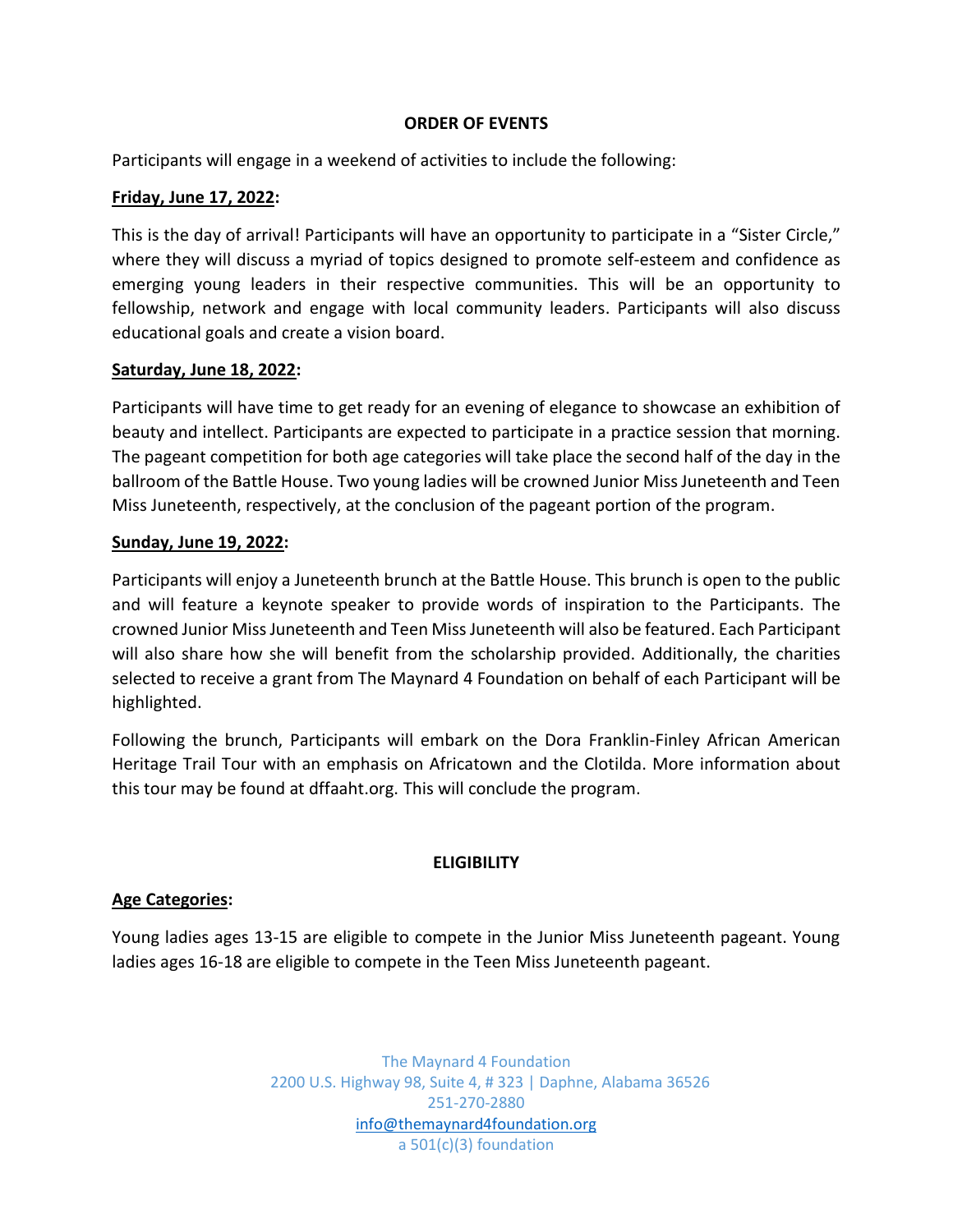## **General Requirements:**

Participants must:

- ❖ Have a 2.5 Minimum GPA
- ❖ Be Single
- ❖ Have no Dependents
- Not have a Criminal Record
- Have the Desire to Represent The Maynard 4 Foundation in a Positive Manner
- $\div$  Have the Ability to Volunteer on behalf of The Maynard 4 Foundation (virtual options available)
- $\cdot$  Have Parental Consent to Participate (applicable to Participants under the age of 18)
- Have Availability to Attend Pageantry Meetings (virtual options available)
- Have Time to Dedicate to Learn an African Inspired Dance to Showcase (virtual)

## **Registration:**

The registration fee for entry is \$375, which covers the pageant registration, the Participant's ticket for the Dora Franklin-Finley Heritage Trail Tour and the Participant's Juneteenth brunch ticket. This may be paid in full or in three installments of \$125 with the last payment no later than 60 days before the program. Those using the installment option must make scheduled payments on March 17, April 17 and May 17. Please contact Suntrease Williams-Maynard, Director, at [suntrease@themaynard4foundation.org](mailto:suntrease@themaynard4foundation.org) to address any payment concerns. Scholarships may be available. Participants may also engage in individual fundraising or seek sponsorship to assist with the registration fee. Should a Participant become disqualified for reasons outlined in the Rules and Regulations, no refunds are permitted. The deadline to register and make any payment is **May 17, 2022**.

## **HOTEL INFORMATION**

The host hotel for the event is The Battle House Hotel & Spa located at 29 N. Water Street, Mobile, Alabama 36602. A room block has been reserved for those Participants and parents/guardians that are traveling from out-of-state or those that are local and prefer to stay on site to enjoy in the full experience and amenities afforded by the Battle House Hotel & Spa. You may secure the room at our rate of \$169 by reserving under our room block – Miss Juneteenth Pageant Program – The Maynard 4 Foundation. Rooms are limited, so please be sure to call and reserve before the deadline, which is **May 20, 2022**. The cost for lodging is not covered by the registration fee. As such, lodging expenses are to be covered by parents/guardians of the Participants.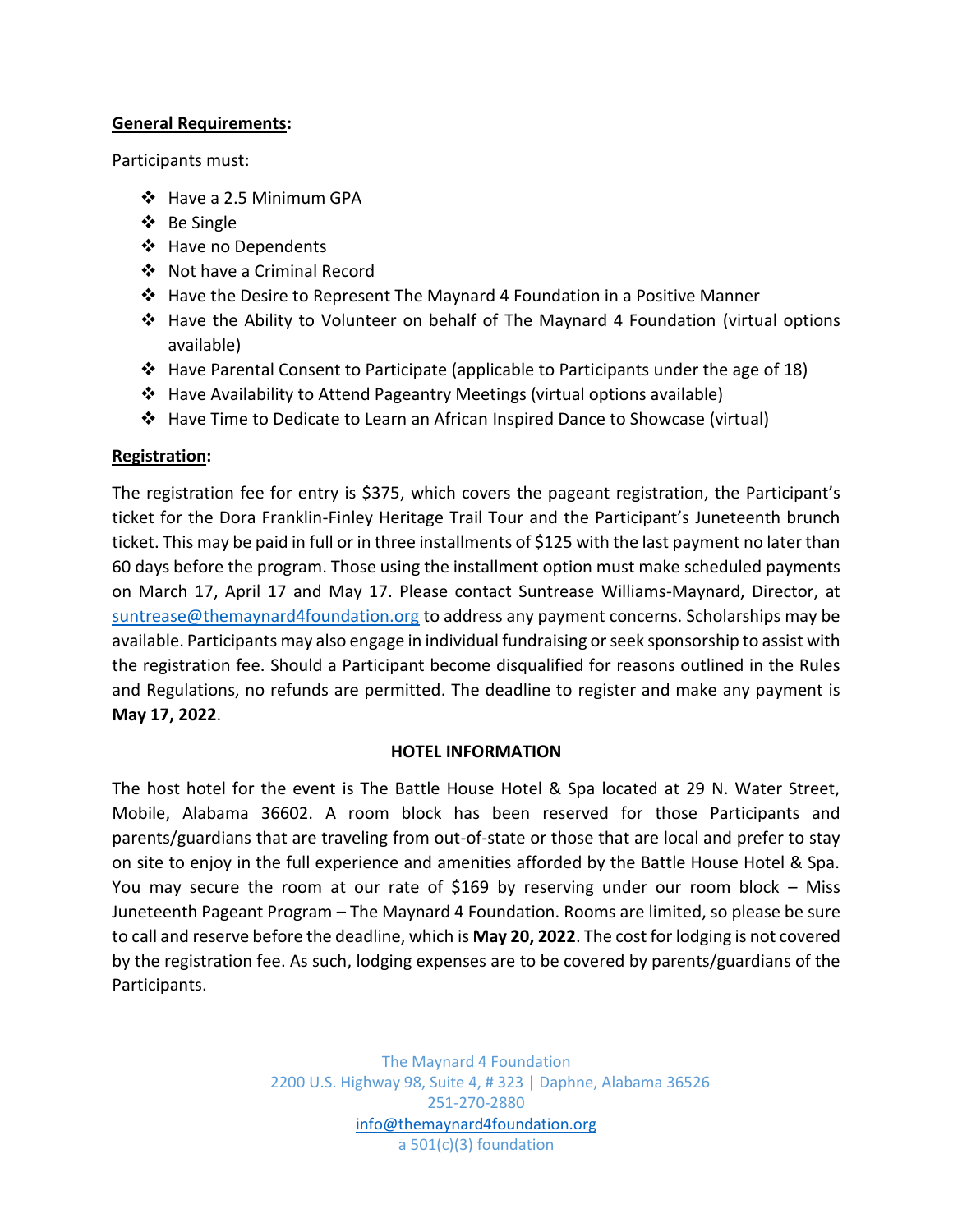# **COMPETITION INFORMATION**

Both age groups will compete in the following categories:

- 1. BeYoutiful: Must wear attire that allows your "Light to Shine" and reflect courage, strength and dignity.
- 2. Talent: Must demonstrate a talent that respectfully pay tribute to the African or Black/African American culture.
- 3. Future Career: Must wear attire that represents your future self and career aspiration.
- 4. Formal Wear: Must wear traditional African formal clothing or formal wear reflecting Juneteenth colors.
- 5. Oratorical: Must be prepared to comprehensively answer—with clarity, eloquence and focus—the following question, "What does Juneteenth mean to me?"
- 6. Composition: Must compose an essay highlighting a black female historical figure, and highlight personal accomplishments. Must also be prepared to provide a brief description of this black female historical figure during the oratorical component.
- 7. Business Marketing: Must be able to sell ads for the program booklet. Participants will be awarded points based on ad sales.

*Each Participant will be granted a scholarship based on her individual sale of ads under the component Business Marketing as specified above. Specifically, each participant will be awarded 60% of her individual sale proceeds to cover expenses for educational and/or cultural enrichment to include, but not limited to, the following: school supplies (i.e., books, laptop and any other need as indicated by the educational institution), school uniforms, etiquette classes, financial literacy workshops/seminars, foreign language programs, summer or enrichment camps (overnight included), SAT/ACT prep courses, etc. Participants are required to provide documentation for the award, which may be paid directly to the vendor or program on behalf of the Participant, or be paid directly to the Participant upon providing receipts.*

*Additionally, each Participant shall select a charity of her choice that aligns with one of the four areas of focus established by The Maynard 4 Foundation to receive 19% of the proceeds individually raised from the sale of ads as discussed above.*

# **RULES AND REGULATIONS**

Participants are expected to adhere to the following rules and regulations:

- 1. Attend all required meetings (virtual options provided) and rehearsals in preparation of the pageant.
- 2. Participants should be willing to attend Juneteenth activities in their respective areas and serve as Ambassadors for The Maynard 4 Foundation.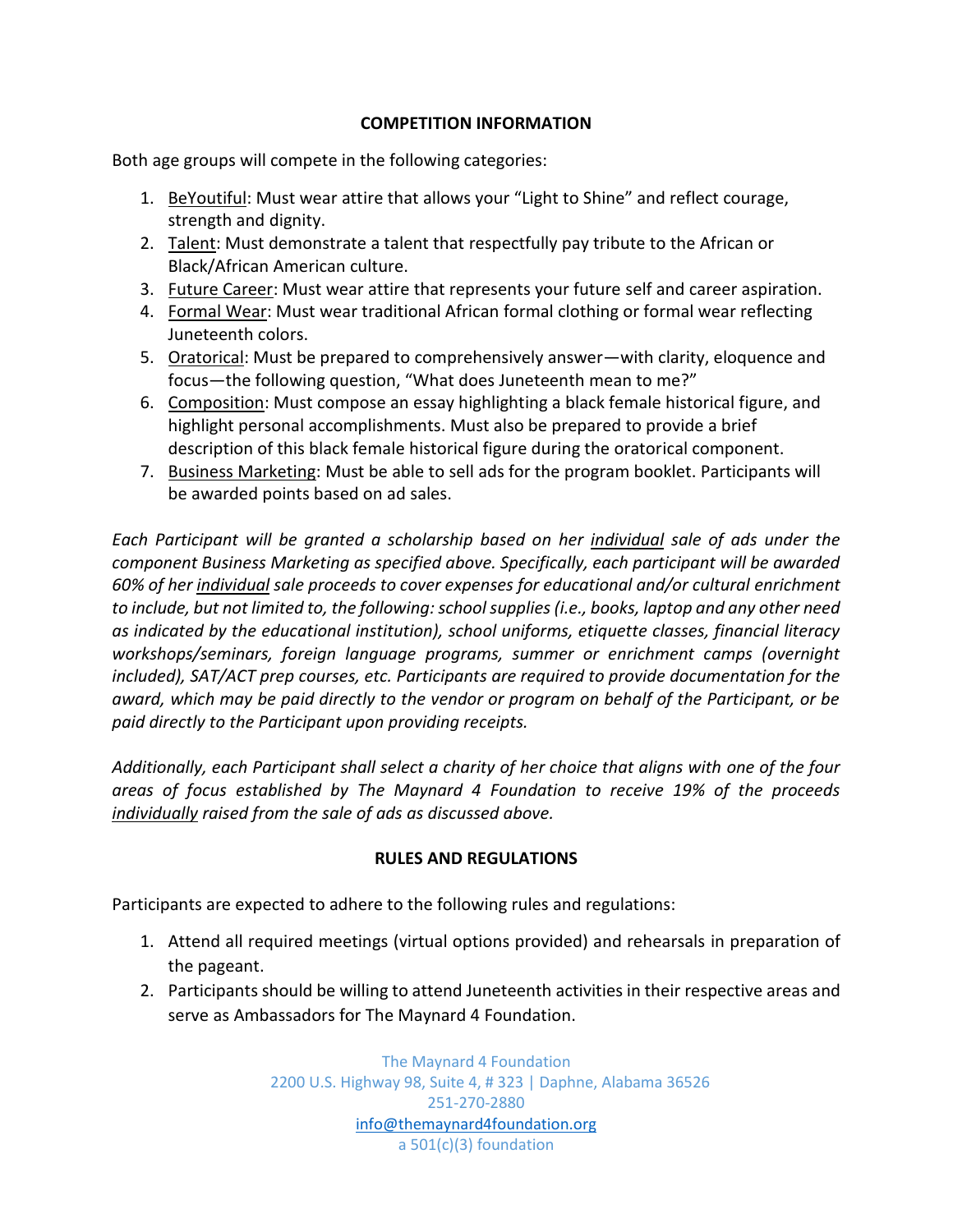- 3. Participants should be willing to attend Juneteenth activities where an invitation is extended so long as it does not interfere with any academic obligations.
- 4. Participants must be willing to compete in all required components of the pageant.
- 5. Participants must be ages 13-18 and compete in their respective age category.
- 6. Participants must reside within the United States.
- 7. Participants must maintain a minimum GPA of 2.5. Participants must be willing to provide GPA information for the end of the 2021-2022 school year. Should a Participant's GPA fall below the required minimum, she will be disqualified from the program. No refunds permitted.
- 8. Participants must not have any dependents or be expecting. Should a Participant become pregnant during the program, she will be disqualified from the program. No refunds permitted.
- 9. Participants must not have any convictions or pending legal issues. Should a Participant become involved in a legal matter, she will be disqualified from the program. No refunds permitted.
- 10. Participants are expected to engage in good character while serving as a Participant in the program.
- 11. Participants shall have information on how they plan to use the scholarship before the start of the program.
- 12. Participants shall select a charity that aligns with one of the four areas of focus established by The Maynard 4 Foundation before the start of the program.
- 13. Participants and parents/guardians are expected to adhere to the enumerated Rules and Regulations, which The Maynard 4 Foundation reserves the right to modify, change and amend as needed. Such modifications, changes and amendments will be shared with the Participants and parents/guardians.
- 14. Participants and parents/guardians authorize The Maynard 4 Foundation to use names, location (state only and city, if permitted) and images of the Participants for promotional, informational and other purposes as deemed appropriate by The Maynard 4 Foundation.
- 15. The Maynard 4 Foundation will take precautions to ensure the safety of each Participant. However, parents/guardians are responsible for Participants during the program. The Maynard 4 Foundation is not liable for any accidents or lost, stolen or damaged items during the participation of the program. The Maynard 4 Foundation emphasizes the following of these rules and any other standards of conduct set for the program.
- 16. Participants and parents/guardians must produce a negative COVID-19 test result within 72 hours of the first day of the program.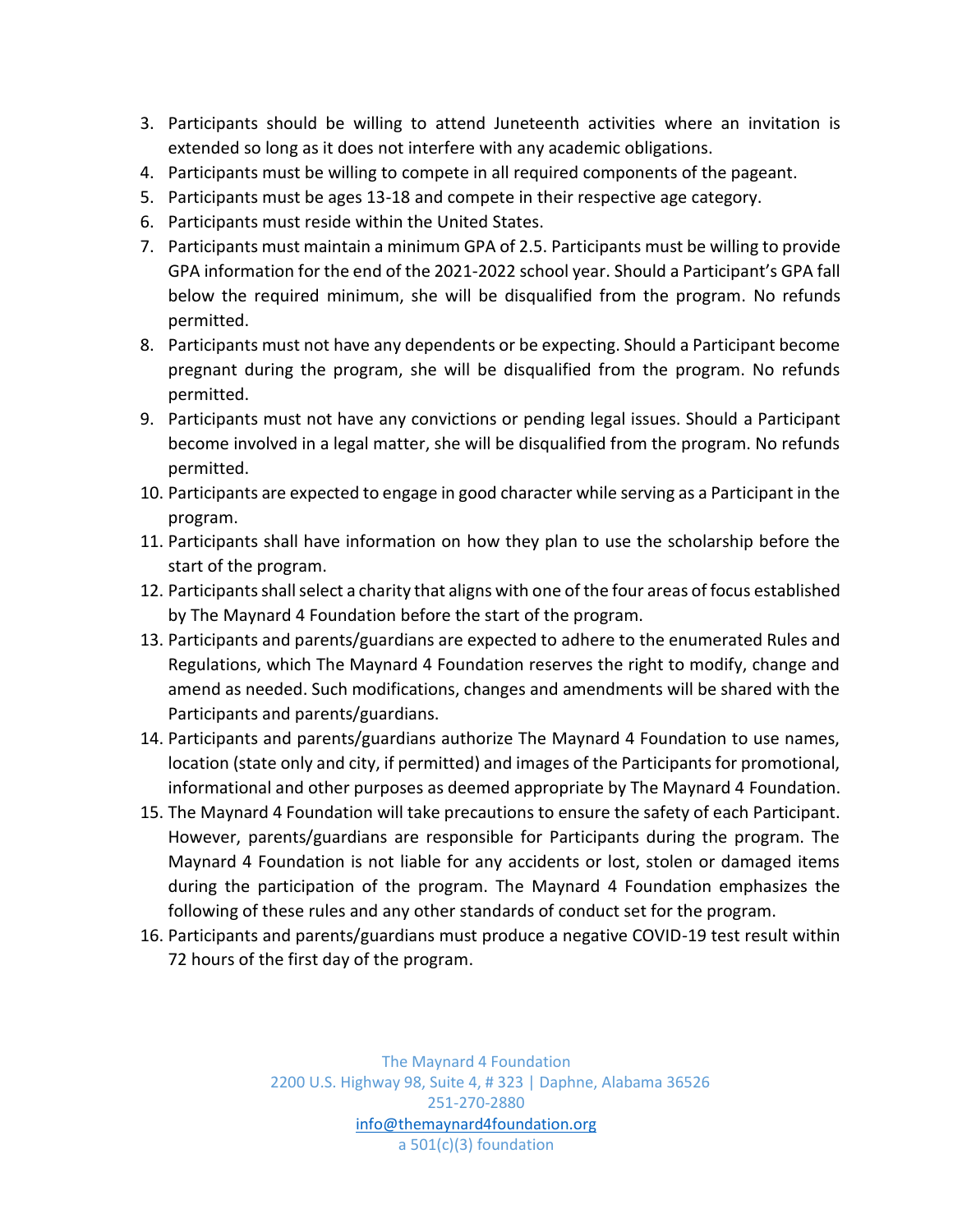# **ROLES AND RESPONSIBILITIES OF THE CROWNED JUNIOR MISS AND TEEN MISS JUNETEENTH**

The crowned Junior Miss (13-15) and Teen Miss (16-18) Juneteenth shall:

- 1. Serve as an Ambassador to The Maynard 4 Foundation for a period of one-year. In doing so, she shall conduct herself in a professional and respectful manner at all times. If attending any events, promptness is expected.
- 2. Must engage in at least two (2) community service projects over the course of the year.
- 3. Must represent The Maynard 4 Foundation for the duration of her reign so long as it does not interfere with academic obligations. Virtual appearances may be required.
- 4. Must maintain a GPA of 2.5 or higher.
- 5. Must maintain positive character and not have any legal issues.
- 6. Must not become pregnant.
- 7. Must attend meetings (virtual option provided) in preparation of the next year's pageant program and provide input.
- 8. Must attend the next year's pageant program.
- 9. If for any reason the crowned Junior Miss and/or Teen Miss Juneteenth is unable to fulfill her/their reign, the first-runner up will assume duties.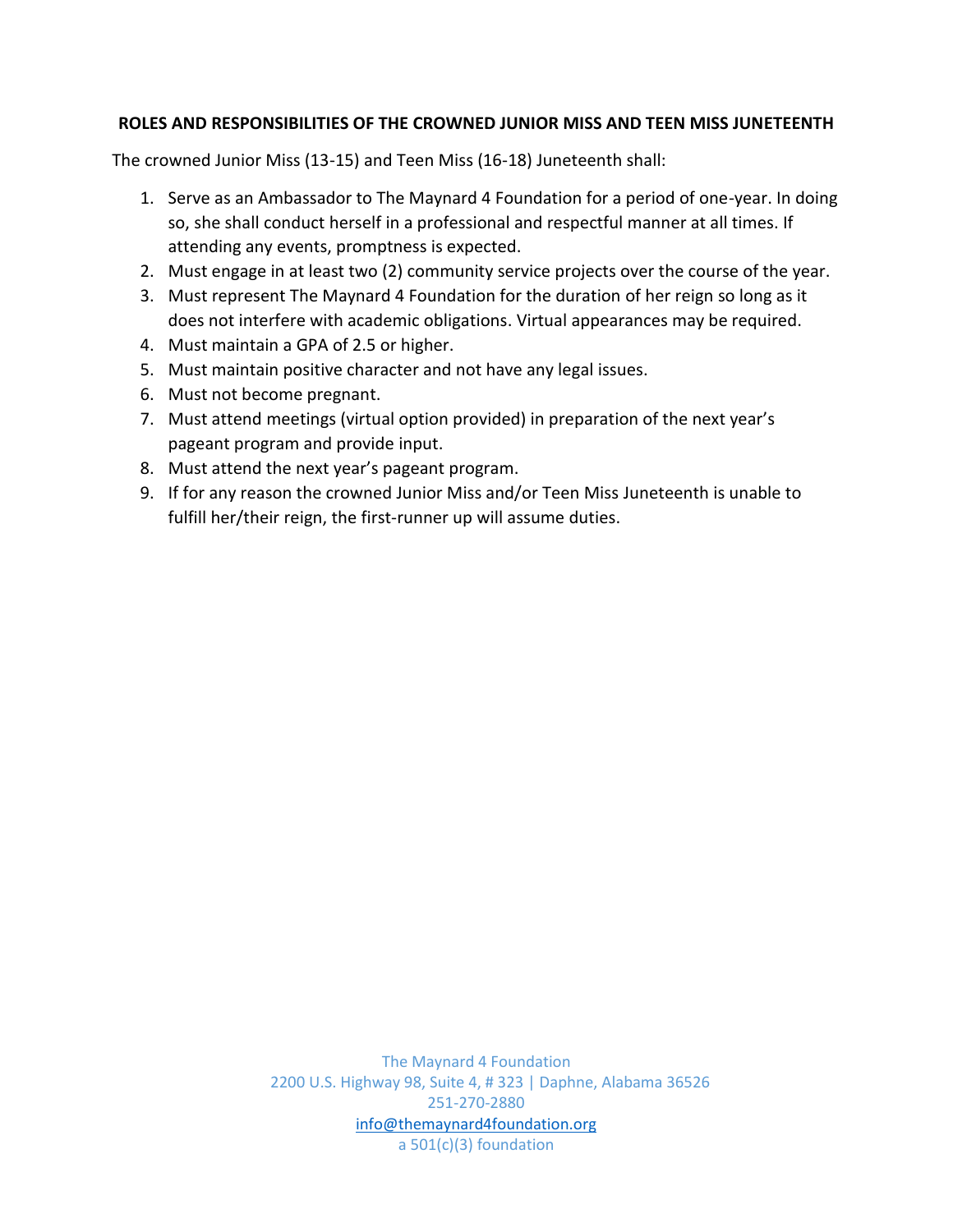## **PARENT/GUARDIAN ACKNOWLEDGEMENT**

I have read and understand the Rules and Regulations and the Roles and Responsibilities of the crowned Junior Miss/Teen Miss Juneteenth, and I would like to submit my child's registration for participation in the Junior Miss/Teen Miss Juneteenth program for 2022. I agree to adhere to all the rules, regulations and guidelines set forth by The Maynard 4 Foundation.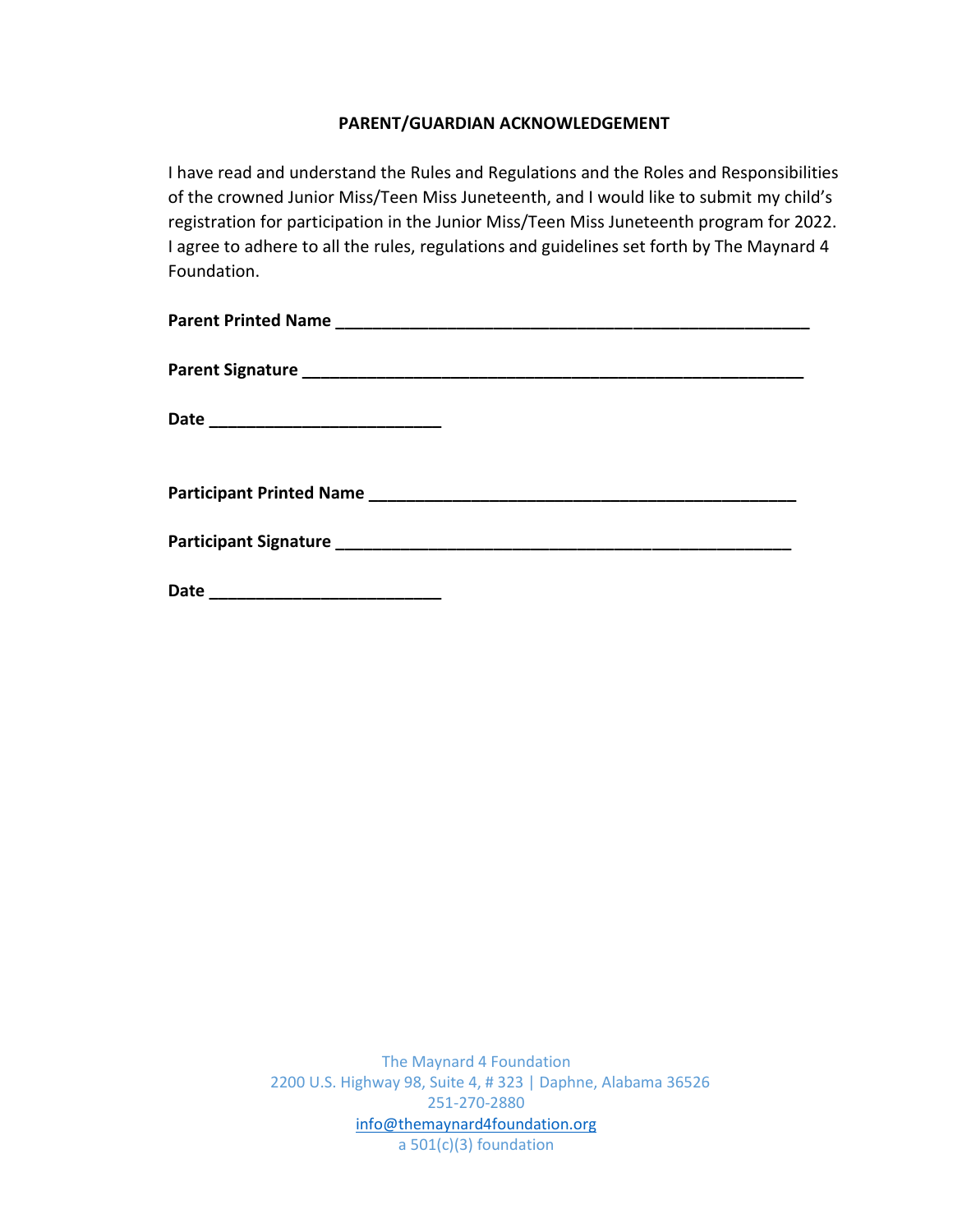### **2022 REGISTRATION**

| <b>General Participation Information</b> |  |  |  |
|------------------------------------------|--|--|--|
|                                          |  |  |  |
|                                          |  |  |  |
|                                          |  |  |  |
| <b>Education Information</b>             |  |  |  |
|                                          |  |  |  |
|                                          |  |  |  |
|                                          |  |  |  |
|                                          |  |  |  |
| <b>Additional Information</b>            |  |  |  |
|                                          |  |  |  |
|                                          |  |  |  |
|                                          |  |  |  |
|                                          |  |  |  |
|                                          |  |  |  |
| T-Shirt Size: ________________           |  |  |  |